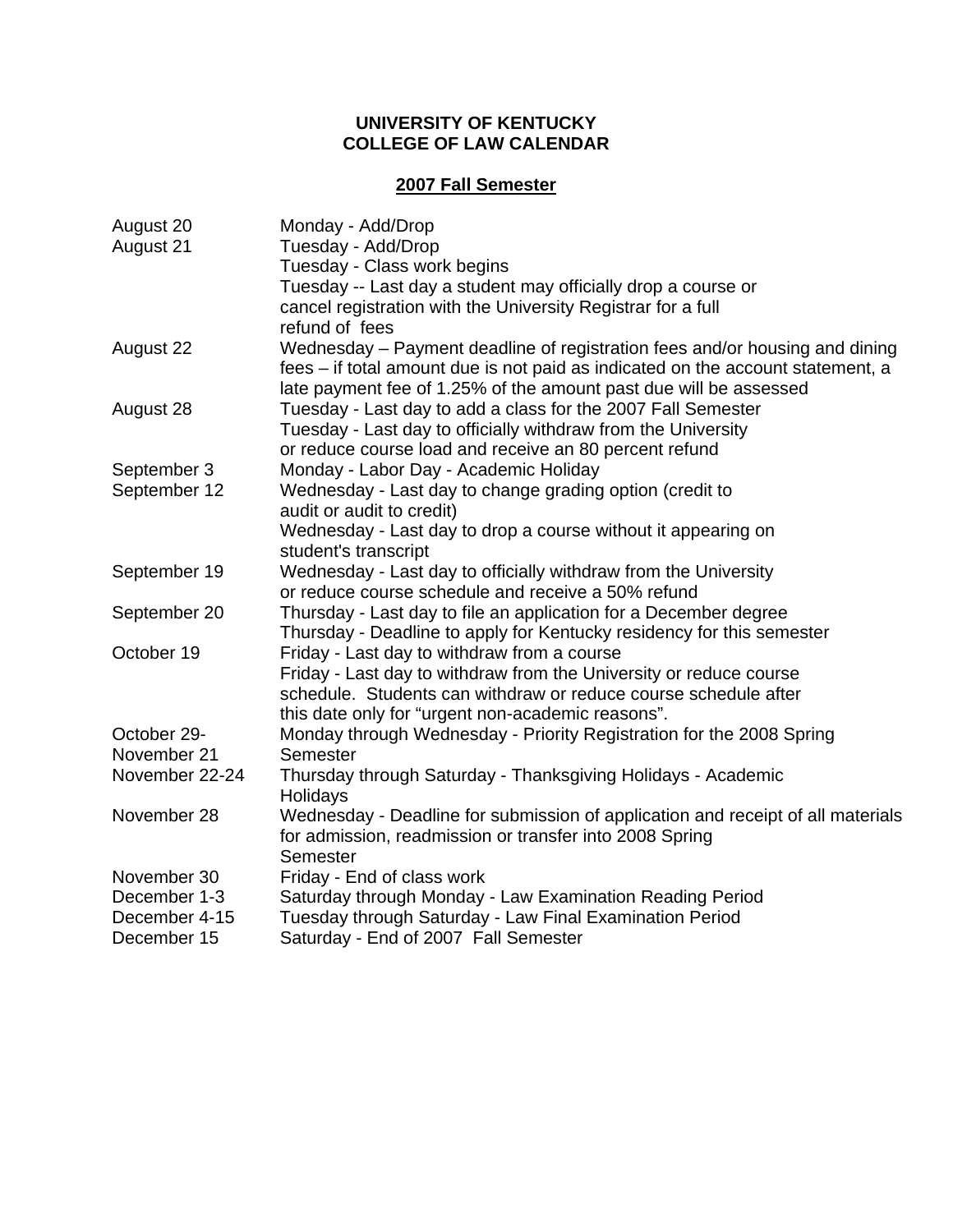#### **UNIVERSITY OF KENTUCKY COLLEGE OF LAW CALENDAR**

# **2008 Spring Semester**

| January 7          | Monday -Add/Drop                                                                                                                                     |
|--------------------|------------------------------------------------------------------------------------------------------------------------------------------------------|
|                    | Monday - Class work begins                                                                                                                           |
| January 8          | Tuesday - Add/Drop                                                                                                                                   |
|                    | Tuesday - Last day a student may officially drop a course or                                                                                         |
|                    | cancel registration with the University Registrar for a full                                                                                         |
|                    | refund of fees                                                                                                                                       |
| January 16         | Wednesday - Last day to add a class for the 2008 Spring<br>Semester                                                                                  |
|                    | Wednesday - Last day to officially withdraw from the                                                                                                 |
|                    | University or reduce course load and receive an 80 percent refund                                                                                    |
|                    |                                                                                                                                                      |
| January 21         | Monday - Martin Luther King Birthday - Academic Holiday                                                                                              |
| January 22         | Tuesday – Payment deadline of registration fees and/or housing and dining                                                                            |
|                    | fees – if total amount due is not paid as indicated on the account statement, a<br>late payment fee of 1.25% of the amount past due will be assessed |
|                    |                                                                                                                                                      |
| January 30         | Wednesday - Last day to change grading option (credit to<br>audit or audit to credit)                                                                |
|                    | Wednesday - Last day to drop a course without it appearing on                                                                                        |
|                    | student's transcript                                                                                                                                 |
| February 6         | Wednesday - Last day to officially withdraw from the University                                                                                      |
|                    | or reduce course schedule and receive a 50% refund                                                                                                   |
| February 7         | Thursday - Last day to file an application for a May degree                                                                                          |
|                    | Thursday - Deadline to apply for Kentucky residency for this semester                                                                                |
| March <sub>5</sub> | Wednesday - Last day for submission of application for admission                                                                                     |
|                    | for 2008 Fall Semester                                                                                                                               |
| March 7            | Friday - Last day to withdraw from a course                                                                                                          |
|                    | Friday - Last day to withdraw from the University or reduce                                                                                          |
|                    | course schedule. Students can withdraw or reduce course                                                                                              |
|                    | schedule after this date for "urgent non-academic reasons"                                                                                           |
| March 10-15        | Monday through Saturday - Spring Vacation - Academic Holidays                                                                                        |
| March 24 -         | Monday through Wednesday - Priority Registration for the                                                                                             |
| April 16           | 2008 Summer Session and 2008 Fall Semester                                                                                                           |
| April 18           | Friday - End of class work                                                                                                                           |
| April 19-21        | Saturday through Monday - Law Examination Reading Period                                                                                             |
| April 22- May 3    | Tuesday through Saturday - Law Final Examination Period                                                                                              |
| May 2              | Friday - Law Commencement                                                                                                                            |
| May 3              | Saturday - End of 2008 Spring Semester                                                                                                               |
|                    |                                                                                                                                                      |